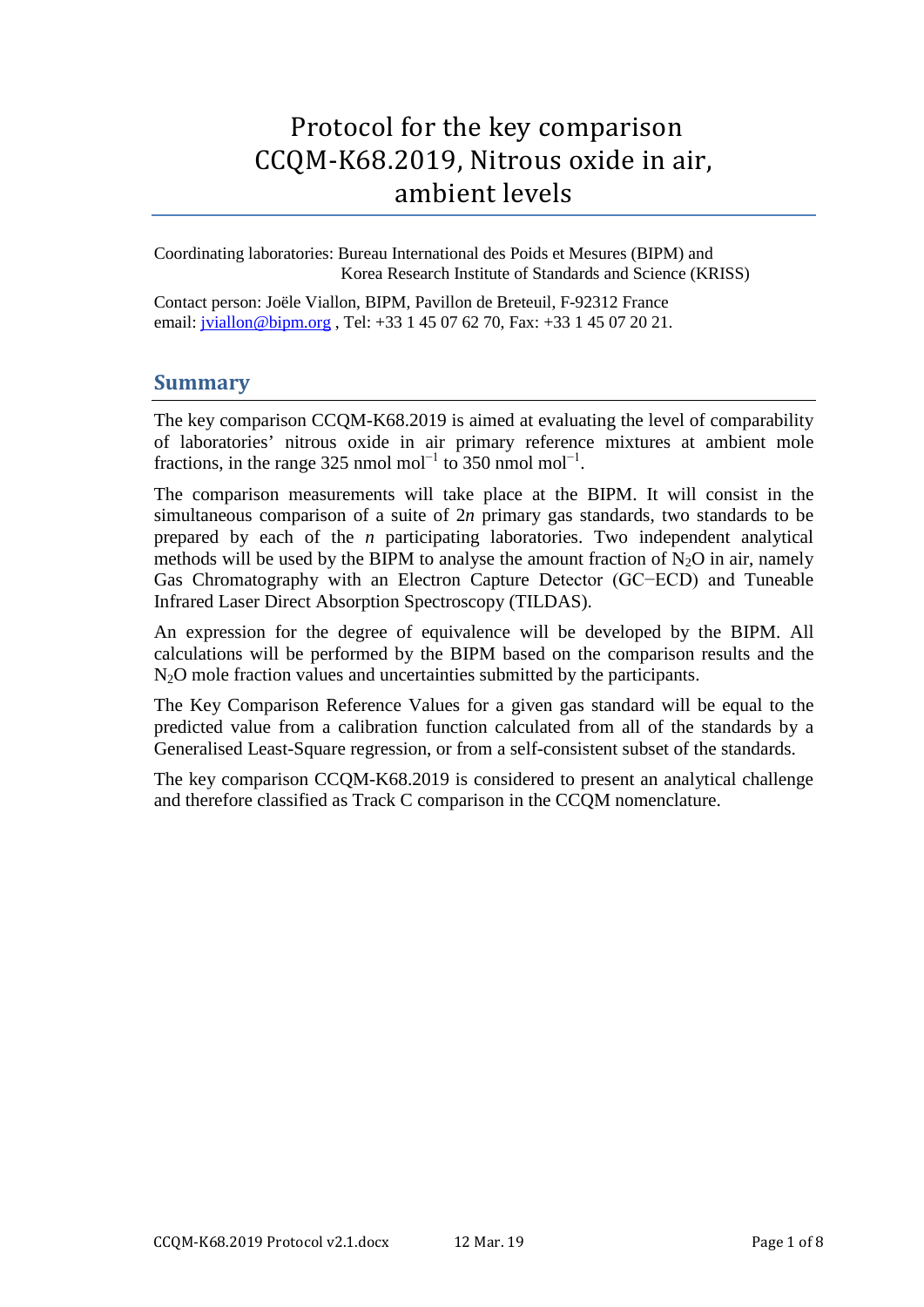## **Contents**

| 1                |                                               |                         |
|------------------|-----------------------------------------------|-------------------------|
| $\boldsymbol{2}$ |                                               |                         |
| 3                |                                               |                         |
| 3.1              | Nominal $N_2O$ mole fractions                 | 3                       |
| 3.2              | <b>Matrix composition</b>                     | 4                       |
| 3.3              | <b>Cylinders characteristics</b>              | $\overline{\mathbf{4}}$ |
| 4                |                                               |                         |
| 4.1              | <b>Before shipment</b>                        | $\overline{\mathbf{4}}$ |
| 4.2              | <b>After shipment</b>                         | 5                       |
| 5                | TRANSPORT OF CYLINDERS TO AND FROM THE BIPM 5 |                         |
| 6                |                                               |                         |
| 6.1              | Preparation of the comparison facility        | 5                       |
| 6.2              | <b>Analysis of mixtures</b>                   | 6                       |
| 6.3              | <b>Regression analysis</b>                    | 6                       |
| $\overline{7}$   |                                               |                         |
| 8                |                                               |                         |
| 9                |                                               |                         |
| 10               |                                               |                         |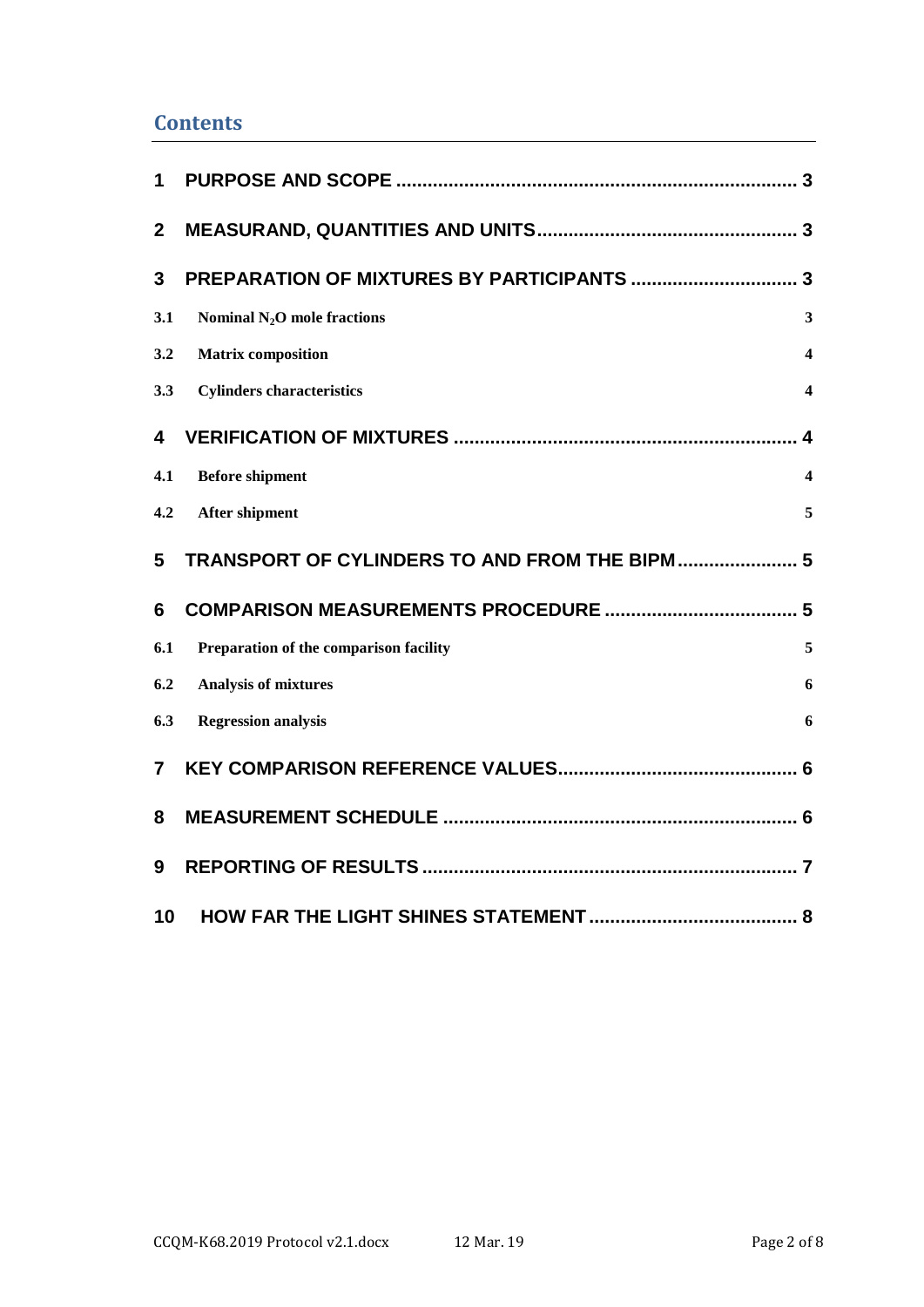# <span id="page-2-0"></span>1 Purpose and scope

The CCQM-K68.2019 comparison is designed to evaluate the level of comparability of National Metrology Institutes (NMI) or Designated Institutes (DI) nitrous oxide  $(N_2O)$ in air reference mixtures at ambient mole fractions.

The range of N<sub>2</sub>O mole fractions covered by the comparison is from 325 nmol mol<sup>-1</sup> to 350 nmol mol<sup>-1</sup>. N<sub>2</sub>O is to be prepared in a matrix of dry air, with constraints imposed on the composition of this matrix (see section [3\)](#page-2-2).

Preparation of  $N_2O$  in dry air at ambient mole fractions and in the matrix imposed by this protocol is considered to represent an analytical challenge. Therefore CCQM−K68.2019 is classified as a Track C comparison in the terminology of CCQM comparisons.

## <span id="page-2-1"></span>2 Measurand, quantities and Units

The measurand is the mole fraction of nitrous oxide in air, with measurement results being expressed in mol mol<sup>-1</sup> (or one of its multiples mmol mol<sup>-1</sup>,  $\mu$ mol mol<sup>-1</sup> or  $nmod$  mol<sup>-1</sup>).

# <span id="page-2-2"></span>3 Preparation of mixtures by participants

The mixtures are to be prepared and analysed by participants using their usual procedure, with the constraints detailed below:

## <span id="page-2-3"></span>3.1 Nominal N2O mole fractions

Each participant is required to provide two standards containing  $N_2O/a$  ir at two different mole fractions. The nominal ranges of the values will be provided by the coordinating laboratory to each participant upon registration to the comparison. A total of ten participants is anticipated following recent Gas Analysis Working Group meetings. [Table 1](#page-3-4) was setup in order to span the range of the comparison with 5 sub ranges of 5 nmol mol−1. A total of 4 mixtures will be prepared in each sub−range, and each participant will prepare two mixtures in sub−ranges which are separated by more than 5 nmol mol<sup>-1</sup>. The goal is to obtain measurements allowing the best fit of data to be recorded with the GC−ECD analyser, which is known to present a second order polynomial response. The repartition of participants was organised such as to reach most equal weights in the regression analysis.

This scheme may be adjusted after the exact number of cylinders will be known, keeping the same constraints.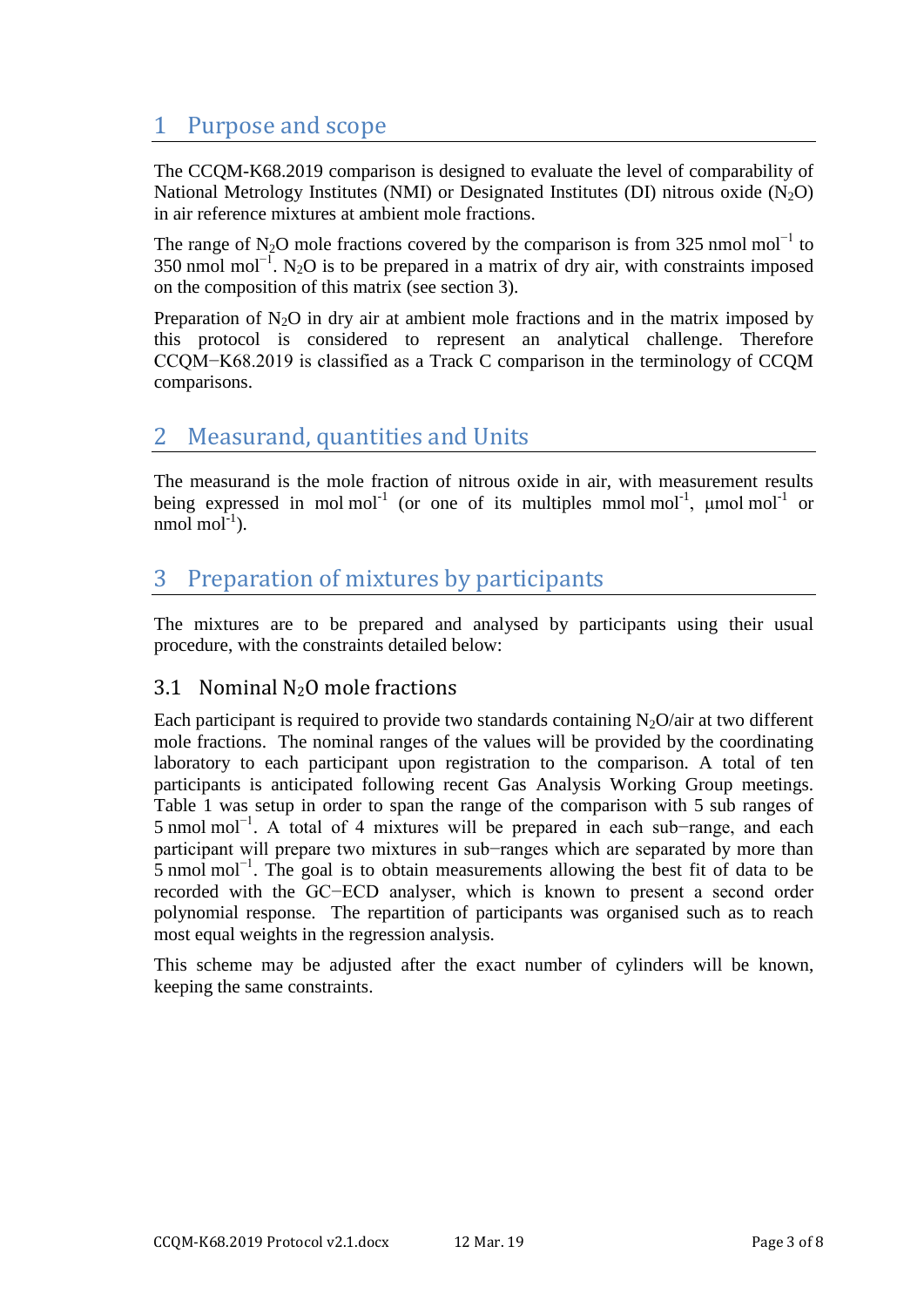<span id="page-3-4"></span>*Table 1 : repartition of participants nominal values in 5 sub−ranges of N2O mole fractions. xmin and xmax are the minimum and maximum N2O mole fractions of the sub−ranges.* 

| Sub-<br>range  | $X_{\min}$ /<br>(nmol/mol) | $X_{\text{max}}$ /<br>(nmol/mol) |                  | Participant#     |                  |                  |
|----------------|----------------------------|----------------------------------|------------------|------------------|------------------|------------------|
| $\mathbf{1}$   | 325                        | 330                              | Lab 1            | Lab 6            | Lab 4            | Lab <sub>9</sub> |
| 2              | 330                        | 335                              | Lab <sub>2</sub> | Lab <sub>7</sub> | Lab <sub>5</sub> | Lab 10           |
| 3              | 335                        | 340                              | Lab <sub>3</sub> | Lab <sub>8</sub> | Lab 1            | Lab 6            |
| $\overline{4}$ | 340                        | 345                              | Lab 4            | Lab <sub>9</sub> | Lab <sub>2</sub> | Lab <sub>7</sub> |
| 5              | 345                        | 350                              | Lab 5            | Lab 10           | Lab <sub>3</sub> | Lab <sub>8</sub> |

## <span id="page-3-0"></span>3.2 Matrix composition

N2O shall be present in a dry air matrix, which can be either *scrubbed real air* or *synthetic air* (blended from pure gases). The matrix shall contain the major constituents of air (nitrogen, oxygen, argon) and [may cont](#page-3-5)ain the other two major greenhouse gases (carbon dioxide and methane) at ambient mole fractions. Limits of the mole fraction of the major constituents are provided in Table 2.

<span id="page-3-5"></span>

| <b>Species</b> | 'Ambient'<br>level mole<br>fraction | Jnit    | Min mole<br>fraction | Unit    | Max mole<br>fraction | Unit    |
|----------------|-------------------------------------|---------|----------------------|---------|----------------------|---------|
| $N_{2}$        | 0.780876                            | mol/mol | 0.7804               | mol/mol | 0.7814               | mol/mol |
| O <sub>2</sub> | 0.2093335                           | mol/mol | 0.2088               | mol/mol | 0.2098               | mol/mol |

<span id="page-3-1"></span>Ar  $\vert$  0.0093332 | mol/mol | 0.0089 | mol/mol | 0.0097 | mol/mol **CO<sub>2</sub>** 380  $\mu$ mol/mol 0  $\mu$ **mol/mol** 400  $\mu$ **mol/mol**  $CH_4$  | 1900 | nmol/mol | 0 | nmol/mol | 2000 | nmol/mol

*Table 2: Matrix composition limits*

## 3.3 Cylinders characteristics

Mixtures are to be prepared in cylinders with a volume equal or greater than 5 L, with total pressure in the range 100 bar to 150 bar, and fitted with a suitable cylinder valve which conforms to one of the standards DIN, BS, AFNOR, CGA or JIS. Participants will inform the BIPM of the exact valve standard they used at the moment of the cylinder preparation.

# <span id="page-3-2"></span>4 Verification of mixtures

<span id="page-3-3"></span>Participants may perform a verification of their mixture before and after shipment, according to the following principles:

## 4.1 Before shipment

Typically, the verification of the mixtures will be performed soon after their preparation. Further investigations of the mixtures may be undertaken over the following months to check the stability of the mixtures. The timetable for CCQM-K68.2019 envisages that the mixtures may be prepared as early as March 2019 but not shipped to the BIPM until September 2019. The mixtures will be held at the BIPM for a maximum period of 4 months.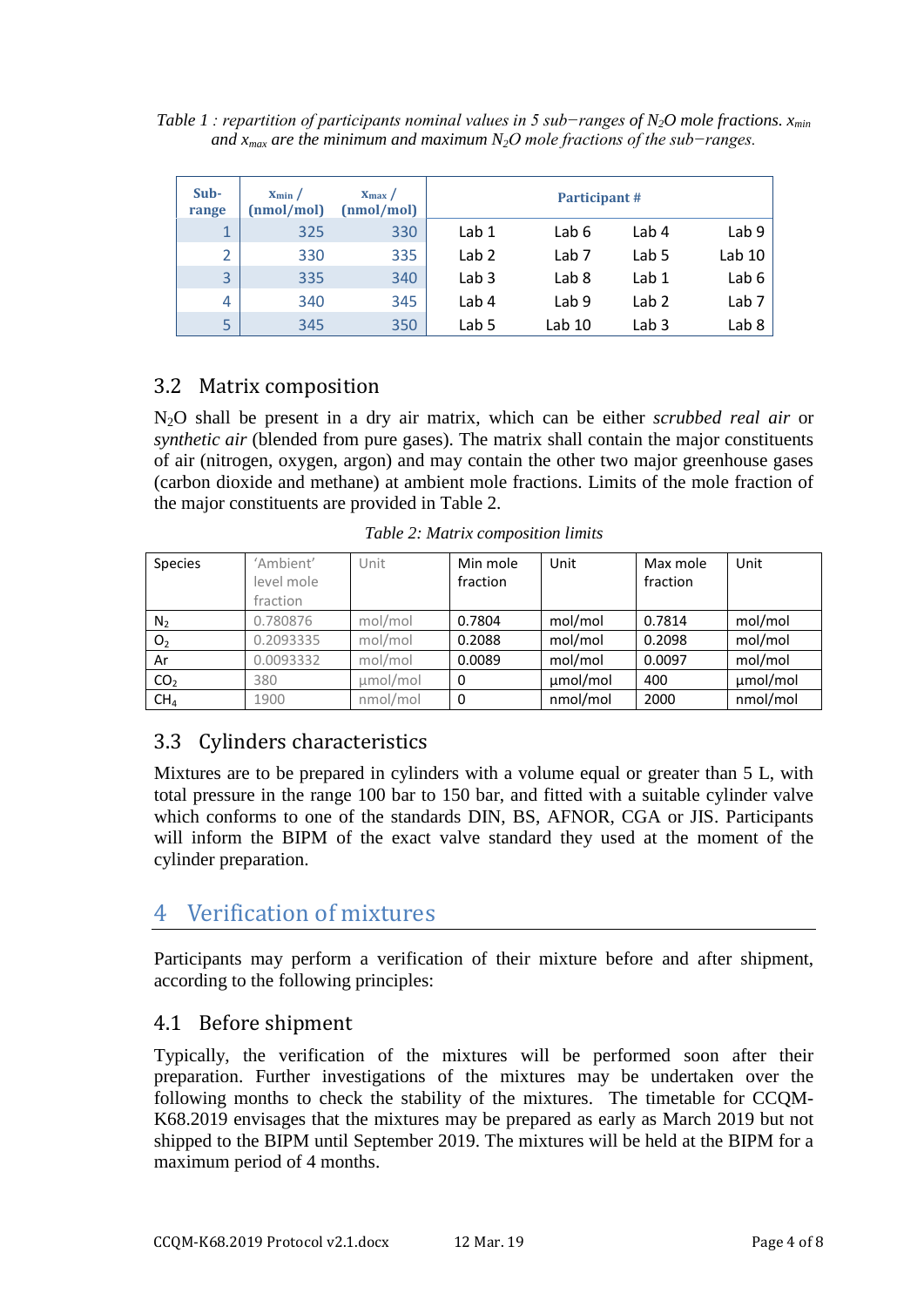## <span id="page-4-0"></span>4.2 After shipment

After measurements at the BIPM and prior to the preparation of the Draft A the laboratories will have the opportunity to perform another verification of their standards. The final results shall then be submitted to the BIPM before 30 April 2020 for inclusion in Draft A report.

# <span id="page-4-1"></span>5 Transport of cylinders to and from the BIPM

Cylinders are to arrive at the BIPM no later than **30 September 2019**. It is the responsibility of the participating laboratory to organise transport of their two cylinders to the BIPM (door to door delivery), and to ensure that proper arrangements are made for local customs formalities. There are three likely scenarios depending on the location of the participating laboratory:

- countries within the E.U.;
- countries outside the E.U. and where the ATA carnet system is recognised;
- countries outside the E.U. but where the ATA is not recognised.

Please see the attached BIPM administrative document ADM-DOU-T-02 – *Information for laboratories shipping equipment to the BIPM for comparisons* - for additional information regarding the steps to be taken in each of the three cases above.

Laboratories are invited to inform the BIPM of its transport and customs arrangements prior to the cylinders leaving their laboratory by completing and returning the attached BIPM administrative document ADM-DOU-F-12 – *Shipping instructions for comparisons*. Any additional cost associated with custom clearance process which may be applied in case no form has been received will be charged to the participant.

At the conclusion of the comparison period the participants are responsible for the arrangements and costs of shipping the cylinders from the BIPM back to their laboratories. Any cylinders still remaining at the BIPM after **28 February 2020** will be shipped by the BIPM back to the participants at the participants' expense.

# <span id="page-4-2"></span>6 Comparison measurements procedure

## <span id="page-4-3"></span>6.1 Preparation of the comparison facility

On receipt by the BIPM, all cylinders will be allowed to equilibrate at laboratory temperature for at least 24 hours. All cylinders will then be rolled for at least 1 hour to ensure homogeneity of the mixture. The cylinder connector appropriate to the cylinder valve will be will be provided by the BIPM. If this connector requires a gasket, it will be of an appropriately inert material inert (typically PCTFE). The same model of pressure reducer will be connected to each cylinder connector. Each cylinder will be connected from the pressure reducer to one inlet of an automatic gas sampler.

Two different automatic gas samplers will be used, each of them connected to one of the two analysers of the comparison (GC−ECD and TILDAS). The pressure reducer of each cylinder will be flushed nine times with the mixture. The cylinder valve will then be closed leaving the high pressure side of the pressure reducer at the cylinder pressure and the low pressure side of the pressure reducer at  $\sim$ 300 kPa (abs). The cylinders will be left stand at least 24 hours, to allow conditioning of the pressure reducers.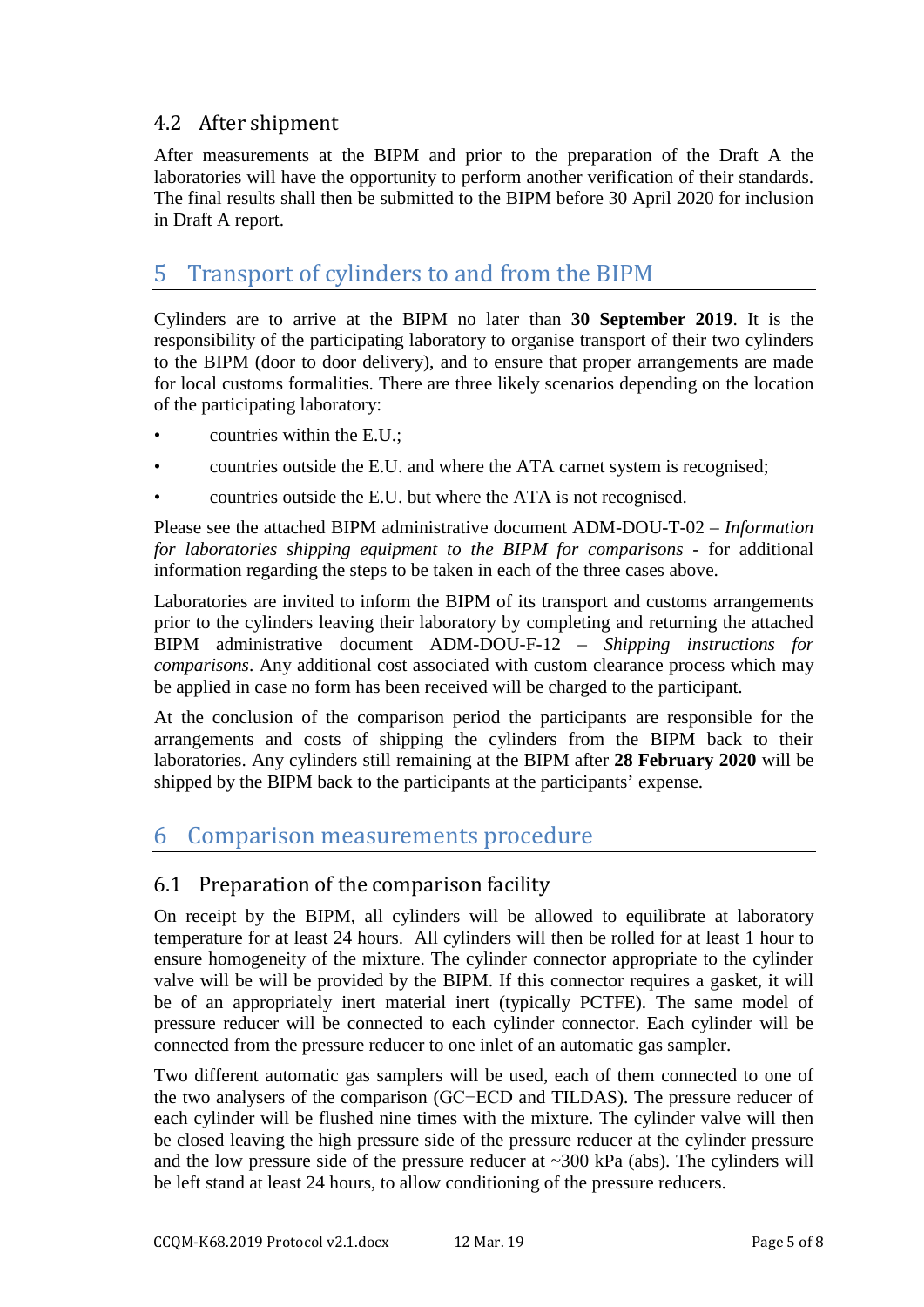Analysis of mixtures by GC−ECD and TILDAS will be performed separately with different measurement sequences as described below.

### <span id="page-5-0"></span>6.2 Analysis of mixtures

Immediately prior to an analysis, each cylinder valve will be opened again and the pressure reducer flushed a further three times. The suite of cylinders from participants will be analysed sequentially, together with one control cylinder (mixtures of  $N_2O$  in dry air at ambient level) to correct for drifts in the analyser, respecting the scheme *Control – Sample − Control*. A minimum of two additional cylinders owned by the BIPM will be added to the set to monitor the intermediate precision.

The final measurement sequences will be decided after reception of all cylinders. The sequences will be structured such that each standard will be analysed a minimum of five times.

Once all cylinders have been sampled, the cylinder valves will be closed and the pressure reducer and connection to the gas sampler left under pressure.

## <span id="page-5-1"></span>6.3 Regression analysis

For each analyser a regression function will be constructed where the *x*-axis data will be the  $N_2O$  mole fractions reported by participants and their respective standard uncertainties. The *y*-axis data will be the analyser response after correction for drifts and associated standard uncertainties. The regression analyses will be performed using the Generalised Least Squares approach described in ISO 6143:2001 *Gas analysis* – *Comparison methods for determining and checking the composition of gas mixtures*.

Measurement results obtained with the GC−ECD analyser are expected to be best fitted with a second order polynomial function. The repartition of nominal  $N_2O$  mole fractions in participant's mixtures as described in section [3.1](#page-2-3) provides optimised conditions for this fit. Measurement results obtained with the TILDAS analyser are expected to be best fitted with a line.

# <span id="page-5-2"></span>7 Key comparison reference values

The Key Comparison Reference Values will be the values predicted after regression analysis by the ensemble of standards or a self-consistent subset in case of outliers.

The Degrees of Equivalence will be calculated by difference from the values reported by participants with their associated uncertainties and the Key Comparison Reference Values. Two DoEs will be calculated for each participant, one for each standard.

# <span id="page-5-3"></span>8 Measurement schedule

The comparison will be organised by the BIPM following the schedule displayed in the table below.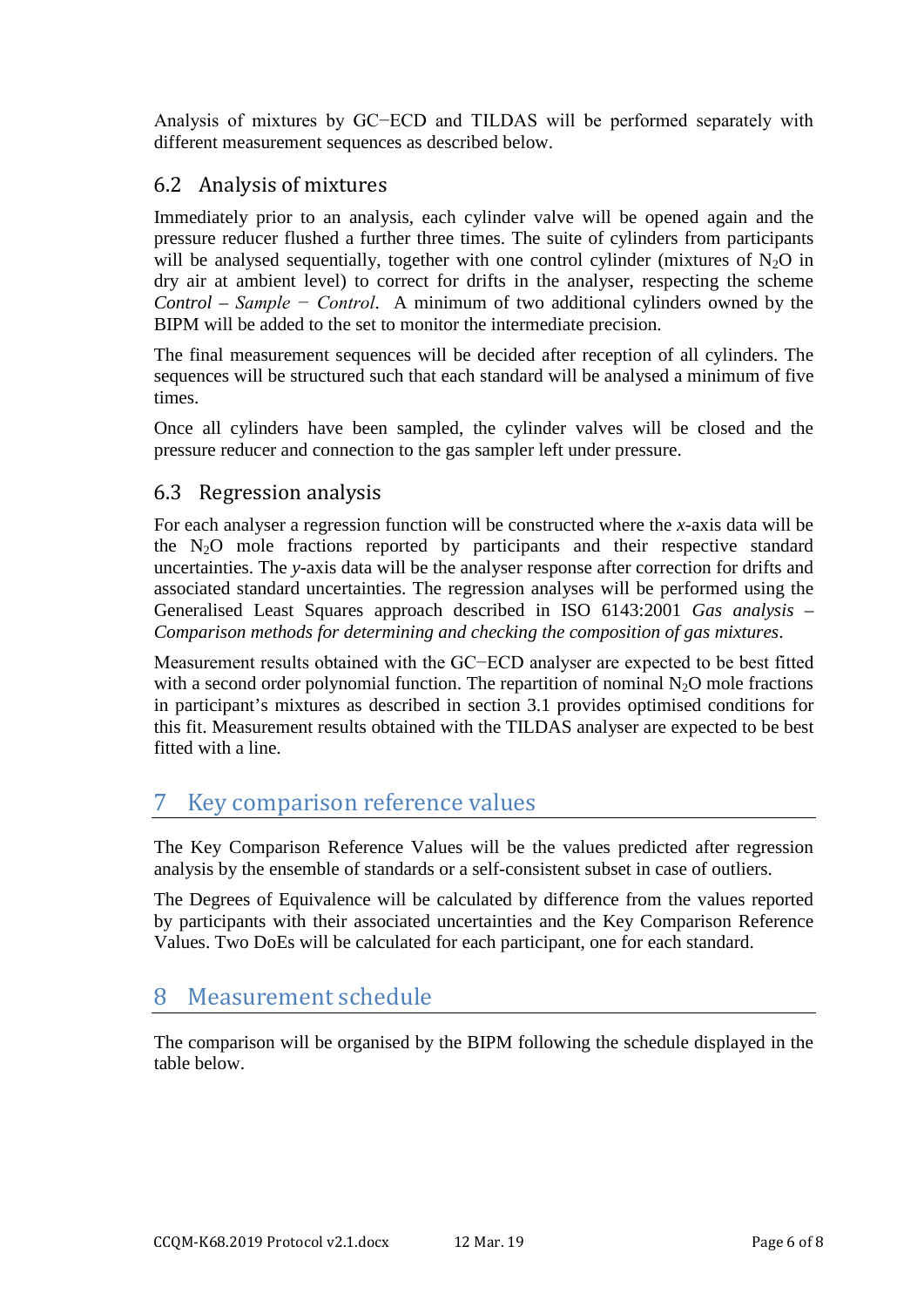| <b>Due Date</b>   | <b>Event</b>                                                     |
|-------------------|------------------------------------------------------------------|
| 30 April 2019     | Registration                                                     |
| 30 September 2019 | Deadline for arrival of cylinders at the BIPM                    |
| 31 Dec. 2019      | Measurements at BIPM completed                                   |
| 31 Jan. 2020      | Deadline for Collection of standards by participants             |
| 30 Apr. 2020      | NMI Second analysis (optional) and submission of result<br>forms |
| 15 July 2020      | Draft A report distributed to participants                       |

## <span id="page-6-0"></span>9 Reporting of Results

The BIPM is responsible for the preparation of the reports of the comparisons.

The first draft, Draft A, will be prepared as soon as the analyses of the mixtures are completed. It includes the results submitted by the participants, identified by name, as well a proposal for the reference values. The results will be presented at the GAWG meeting.

In more detail, the procedure is as follows:

- A laboratory must send its two standards to the BIPM before 30 September 2019, so that they can be analysed at the same time as the other mixtures. If the gas mixtures are not received in time, they may not be reanalysed, and if so, it may not be possible to include results for this gas mixture in the comparison report;
- if, on examination of the information submitted by a participant, the BIPM finds information that appears to be anomalous, the corresponding institutes are invited to check their results but without being informed of the magnitude or sign of the apparent anomaly. If no numerical error is found the submitted information stands and the complete set of results is sent to all participants.

Note that once all participants have been informed of the results, individual values and uncertainties may be changed or removed, or the complete comparison abandoned, only with the agreement of all participants and on the basis of a clear corruption of a mixture during its transport or some other phenomenon that renders the comparison or part of it invalid.

- Draft A of the report is sent as soon as possible after completion of the comparison to all the participants for comment, with a reasonable deadline for replies.
- Approval of the results and the KCRV by the GAWG leads to Draft B. At this stage, the results are not considered confidential and can be used to support CMCs and can be used for presentations and publications, except for the key comparison reference value and the degrees of equivalence which must be considered confidential until they are approved by the Consultative Committee and published in the KCDB. The first initiative for publication is with the BIPM. Other participants may publish the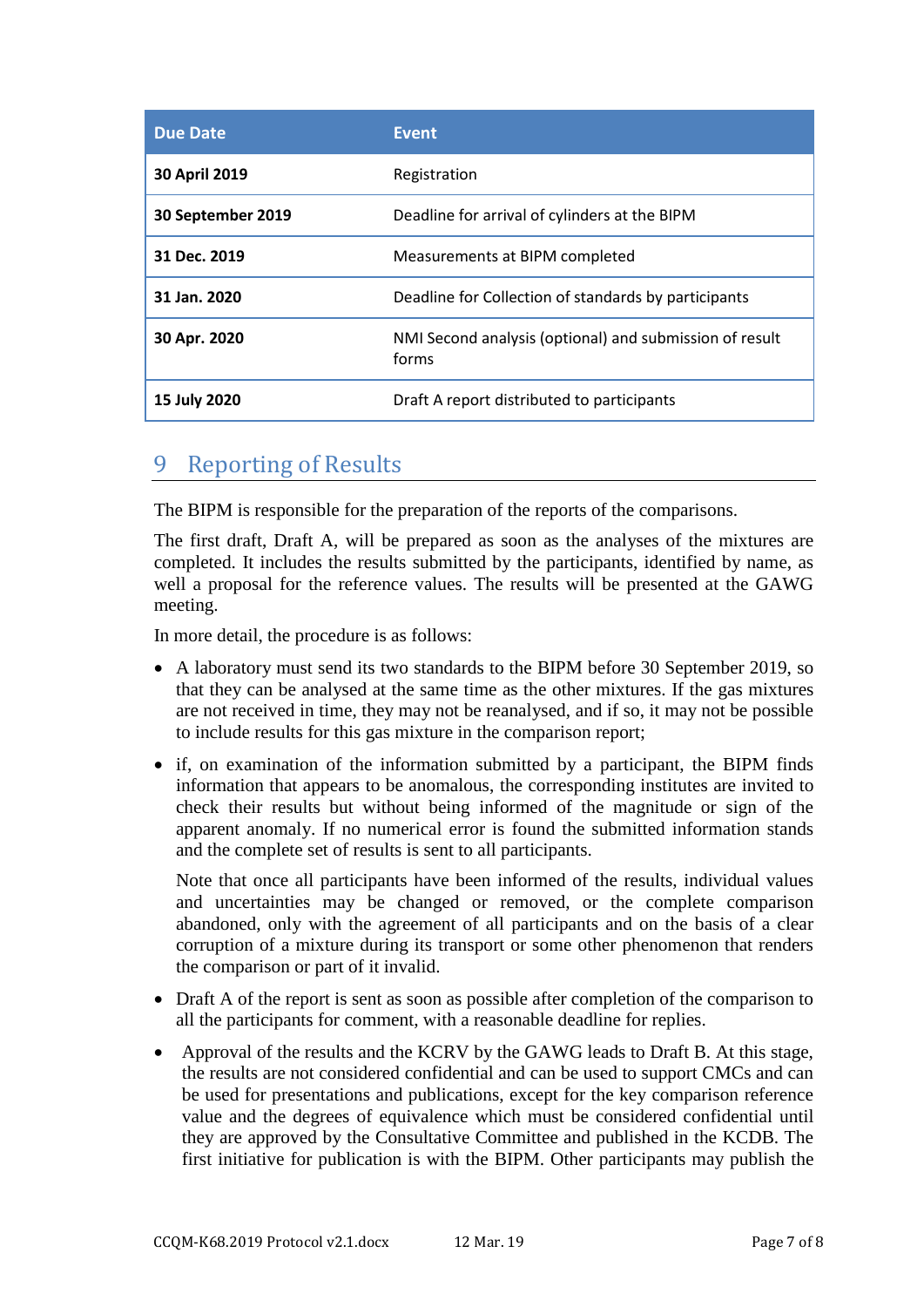results with the agreement of the BIPM. The Draft B report becomes the final report once it has been presented as such to the CCQM.

# <span id="page-7-0"></span>10 How far the light shines statement

The key comparison CCQM-K68.2019 is a Track C comparison. The Comparison will underpin CMC claims for:

- a) nitrous oxide in air for standards and calibrations services, matrix matched to real air, over the mole fraction range of 200 nmol mol<sup>-1</sup> to 400 nmol mol<sup>-1</sup>.
- b) nitrous oxide in nitrogen for standards and calibrations services, over the mole fraction range of 200 nmol mol<sup>-1</sup> to 400 nmol mol<sup>-1</sup>.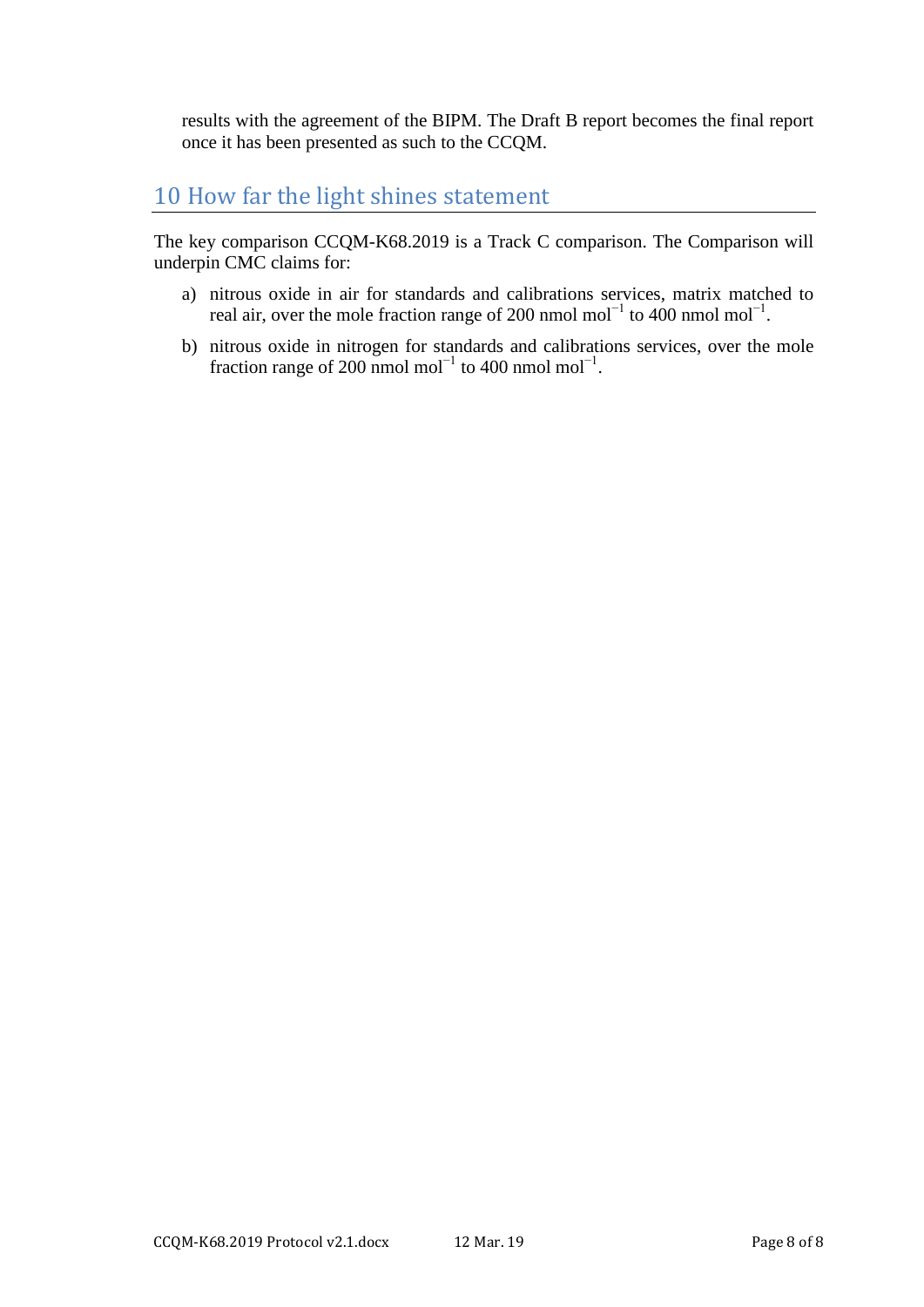# Registration Form Track C Comparison CCQM-K68.2019, Nitrous oxide in dry air, ambient levels (325−350 nmol mol<sup>−</sup>1)

- This form should be completed by laboratories wishing to participate in the key comparison CCQM-K168.2019.
- Comparison coordinator: Dr Joële Viallon Chemistry Section Bureau International des Poids et Mesures Pavillon de Breteuil F-92312 SEVRES CEDEX Tel: +33 1 45 07 62 70 Email: [jviallon@bipm.org](mailto:jviallon@bipm.org)
- Please complete and return the form preferably by email **before 30 April 2019.** Note that further information on the comparison will be sent by email to the contact person(s) only.

| <b>Participant information</b>              |                              |  |  |  |
|---------------------------------------------|------------------------------|--|--|--|
| <b>Institute (acronym</b><br>and full name) |                              |  |  |  |
| <b>Address</b>                              |                              |  |  |  |
| Contact person(s)                           |                              |  |  |  |
| <b>Telephone</b>                            |                              |  |  |  |
| Email(s)                                    |                              |  |  |  |
|                                             | <b>Standards information</b> |  |  |  |

Each participant is required to provide two standards at nominal  $N_2O$  mole fractions which will be communicated by the coordinating laboratory upon registration.

Please give below any relevant information on the two cylinders expected to be shipped, including their volume, pressure, and the type of cylinder valve.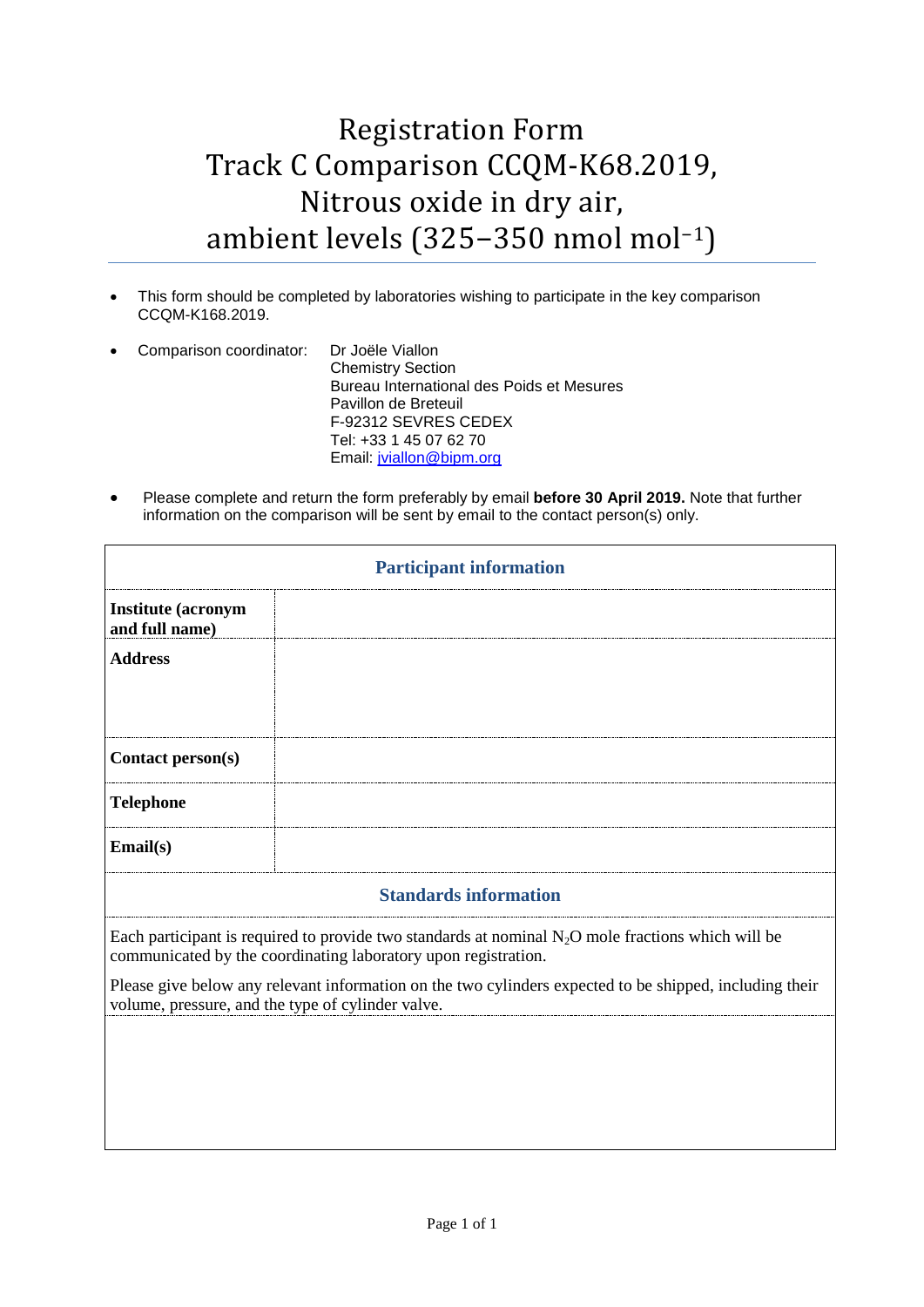# Participant Report Form CCQM−K683.2019, Nitrous oxide in dry air, ambient levels (325−350 nmol mol−1)

- This form should be completed by participants in the key comparison CCQM-K168.2019 in two steps: the first page only is to be submitted at the same time as standards are sent to the BIPM, and the complete form after the return of the standards in participant's laboratories and evaluation of participant's final results.
- Comparison coordinator: Dr Joële Viallon Chemistry Department Bureau International des Poids et Mesures Pavillon de Breteuil F-92312 SEVRES CEDEX Tel: +33 1 45 07 62 70 Email: jviallon@bipm.org

#### **Return of result form:**

• Please complete and return the form by email to [jviallon@bipm.org](mailto:jviallon@bipm.org)

#### **Participant information (for the comparison report)**

| Author(s)      |  |
|----------------|--|
| Institute      |  |
| <b>Address</b> |  |
|                |  |
|                |  |

#### **Information on standards sent to the BIPM**

|                              | <b>Standard 1</b> | <b>Standard 2</b> |
|------------------------------|-------------------|-------------------|
| Nominal $N_2O$ mole fraction |                   |                   |
| Date of preparation          |                   |                   |
| <b>Serial number</b>         |                   |                   |
| Pressure (before shipment)   |                   |                   |
| <b>Volume</b>                |                   |                   |
| <b>Connection type</b>       |                   |                   |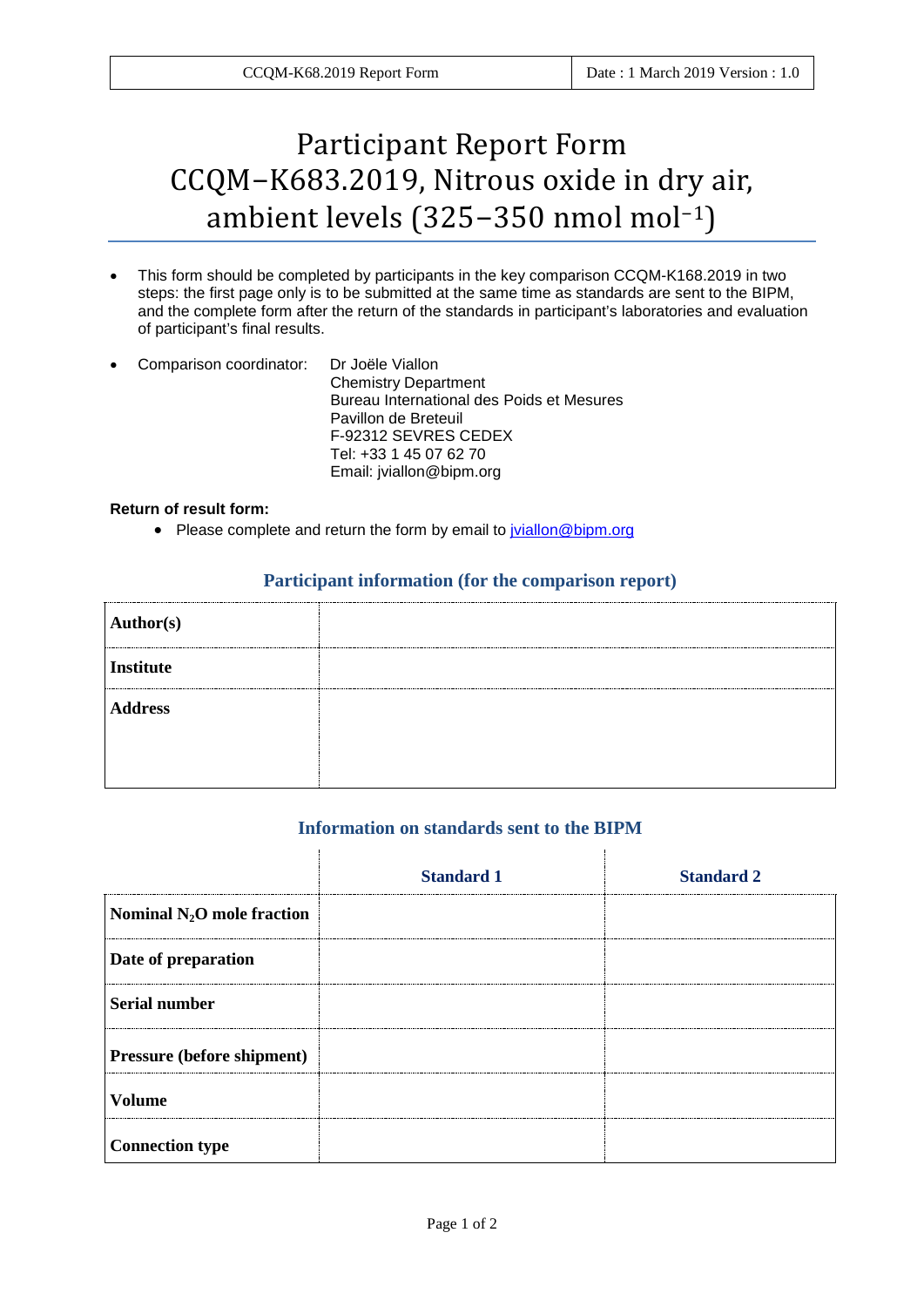### **Results of measurements**

Please indicate below the final value and associated expanded uncertainty of the  $N_2O$  mole fraction in each of the two standards.

| <b>Nominal mole fraction</b><br>$\mu$ mol mol $^{-1}$ | $N_2O$ mole fraction<br>$x(N_2O) / \mu$ mol mol <sup>-1</sup> | <b>Expanded uncertainty</b><br>$U(x(N_2O)) / \mu$ mol mol <sup>-1</sup> | <b>Coverage</b><br>factor |
|-------------------------------------------------------|---------------------------------------------------------------|-------------------------------------------------------------------------|---------------------------|
|                                                       |                                                               |                                                                         |                           |
|                                                       |                                                               |                                                                         |                           |

#### **Uncertainty budget**

Please provide below the uncertainty budget used to calculate the uncertainty associated with the measurement of the nitrogen monoxide mole fraction.

### **Measurement procedure**

Please provide below a description of the measurements performed for the validation of values obtained from the preparation, indicating which analyser(s) were used.

### **Additional information**

Please include in this section the following information:

- a purity table with uncertainties for the nominally pure parent gases;
- a brief outline of the dilution series undertaken to produce the final mixtures;
- a purity table for each of the final mixtures, including the uncertainties;
- a brief outline of the verification procedure applied to the final mixtures;
- a brief outline of any stability testing of the mixtures between the time they are prepared and the time they are shipped to the BIPM.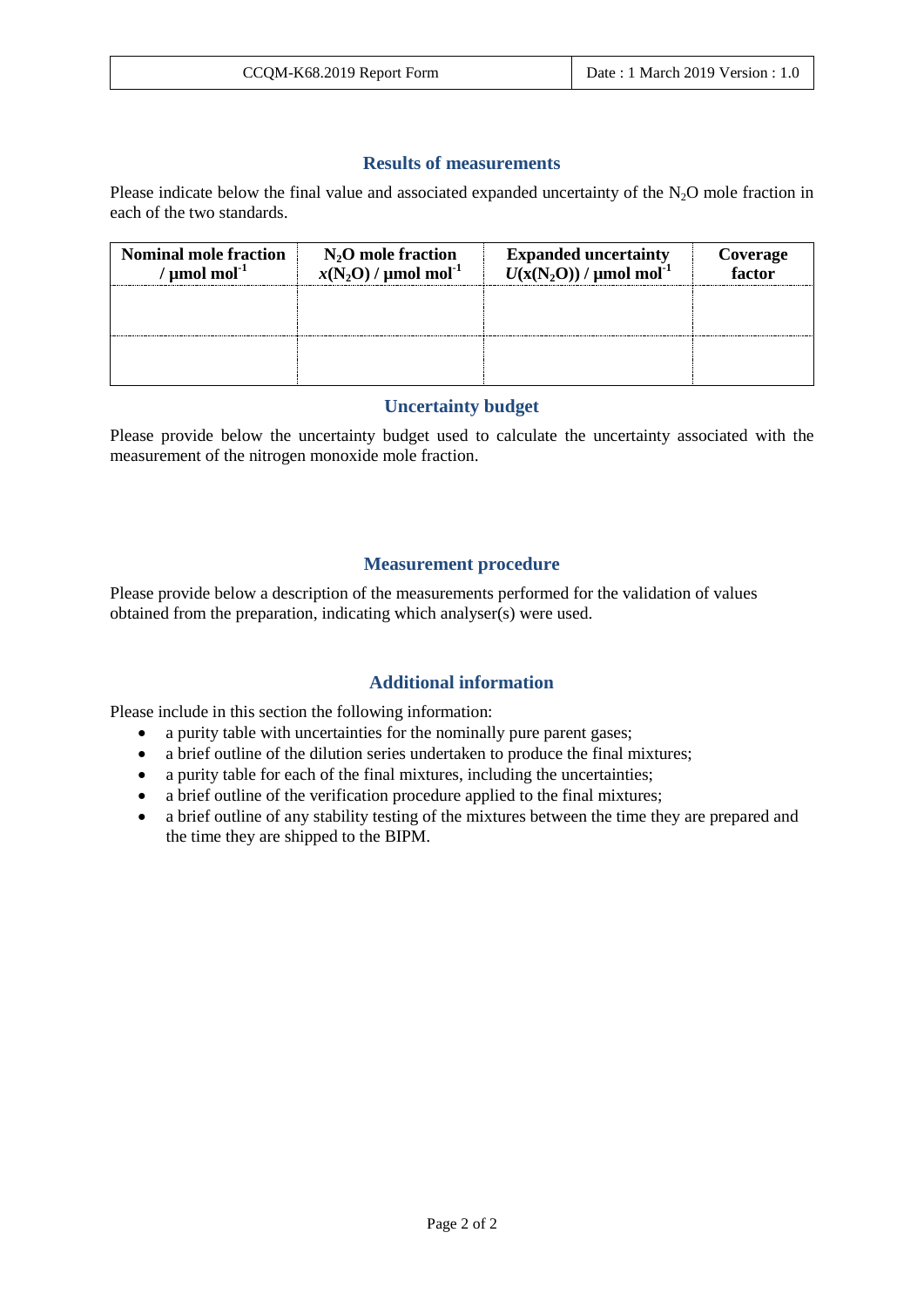|                | Procédures Administration / Instructions for metrology institutes shipping | <b>QUALITY</b> |                   |                              |
|----------------|----------------------------------------------------------------------------|----------------|-------------------|------------------------------|
|                | equipment to the BIPM for comparisons                                      |                |                   | <b>MANAGEMENT</b>            |
| Author:        | Date: $2013/12/10$                                                         | Authorized :   | BIPM/ADM-DOU-T-02 | <b>SYSTEM</b><br><b>BIPM</b> |
| Isabelle       | Version : $2.1$                                                            | Sigrid Arlen   |                   |                              |
| Andernack      |                                                                            |                |                   |                              |
| Laïla Dell'Oro |                                                                            |                |                   |                              |
|                |                                                                            |                |                   |                              |
|                |                                                                            |                |                   |                              |

# *INSTRUCTIONS FOR METROLOGY INSTITUTES SHIPPING EQUIPMENT TO THE BIPM FOR COMPARISONS*

## **1 General Information**

- Equipment shipped to the BIPM for comparisons is subject to Customs' formalities, which vary according to the country of origin.
- Before shipping any material to the BIPM, the metrology institute shall complete the relevant parts of the form **BIPM/ADM-DOU/F-12**, and return it duly signed to the BIPM (fax: **+33 1 45 07 70 99** or e-mail at **ldelloro@bipm.org**. The form should be received by the BIPM at least 2 weeks before shipment is planned.
- Parcels from countries other than the E.U. must be labelled as follows:

BIPM - REGLEMENTATION SPECIALE - NE PAS DEDOUANER D'OFFICE

and the metrology institute from which the equipment originates should give specific instructions to their carrier to contact the BIPM

[Contact: Administration, tel.: +33 1 45 07 70 29 fax: +33 1 45 07 70 99] prior to clearing the instrument through Customs. The BIPM will then take the appropriate action to clear the equipment through French Customs.

- No Customs' operations are carried out on Saturdays or Sundays. The metrology institute should ensure that if their equipment is subject to Customs' formalities, it should arrive in France on a working day of the week preceding that planned for the comparison.
- Customs' operations for hand carried equipment may require processing by the BIPM. In this case, relevant costs will be charged to the metrology institute.

# **2 Customs' formalities**

### **2.1 Equipment arriving from a country within the E.U.:**

• There are no Customs' formalities. The metrology institute does not need to take further action.

## **2.2 Equipment arriving from a country outside the E.U.:**

- There are Customs' formalities. In order for the equipment to pass through Customs, the metrology institute is required to undertake one of the following procedures:
- i. ship the equipment with an ATA carnet. This carnet is available through the Chamber of Commerce and Industry (or equivalent within your country, provided your country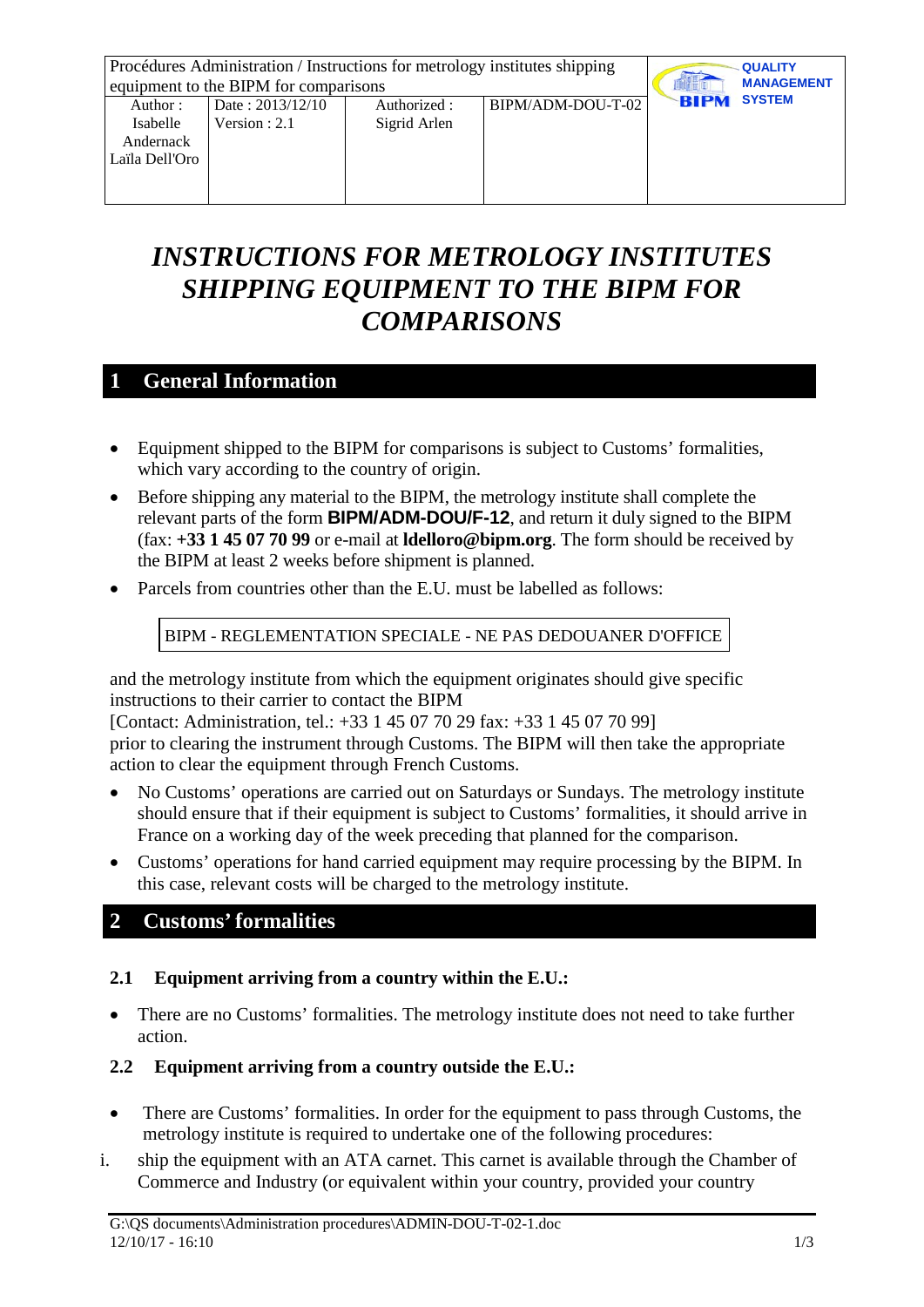|                                       | Procédures Administration / Instructions for metrology institutes shipping |              | <b>QUALITY</b>    |                              |
|---------------------------------------|----------------------------------------------------------------------------|--------------|-------------------|------------------------------|
| equipment to the BIPM for comparisons | <b>MANAGEMENT</b>                                                          |              |                   |                              |
| Author:                               | Date: $2013/12/10$                                                         | Authorized : | BIPM/ADM-DOU-T-02 | <b>SYSTEM</b><br><b>BIPM</b> |
| Isabelle                              | Version : $2.1$                                                            | Sigrid Arlen |                   |                              |
| Andernack                             |                                                                            |              |                   |                              |
| Laïla Dell'Oro                        |                                                                            |              |                   |                              |
|                                       |                                                                            |              |                   |                              |
|                                       |                                                                            |              |                   |                              |

recognises this system) and is issued with one year validity. It simplifies the Customs' operations and avoids duties and taxes;

- ii. ship the equipment by diplomatic bag to the relevant Embassy in Paris (although this has the advantage of by-passing all Customs' formalities, it is unlikely that this process is available to all metrology institutes);
- iii. if neither of these procedures can be adopted, a temporary importation will be arranged by the forwarding agent of the BIPM (all sections of the form **BIPM/ADM-DOU/F-12** must then be completed) and the relevant costs will be charged to the metrology institute. For hand carried equipment this will include an appointment on arrival at the airport with the forwarding agent of the BIPM, on a working day..

## **3 Transport of equipment between Paris Airports and the BIPM**

### **3.1 Equipment arriving from a country within the E.U.:**

- For equipment originating from a metrology institute within the E.U., it is expected that the metrology institute will arrange a door-to-door delivery.
- In the case of air transport, it is expected that the metrology institute will arrange for their carrier to transport the equipment to and from Paris airports and the BIPM.

### **3.2 Equipment arriving from a country outside the E.U.:**

- For those countries employing the ATA carnet system, it is expected that the metrology institute will arrange a door-to-door delivery. In the case of air transport, it is expected that the metrology institute will arrange for their carrier to transport the equipment to and from Paris airports and the BIPM. The relevant costs will be charged to the metrology institute.
- For hand carried equipment, the metrology institute will arrange its transport between Paris airports and the BIPM.
- Where a temporary importation has to be arranged, the BIPM via its forwarding agent will arrange and meet the transport of the equipment to and from Paris airports and the BIPM.

# **4 Insurance of equipment**

• In all cases, organisation and payment of insurance for a visiting metrology institute's instrument remain the responsibility of the visiting metrology institute.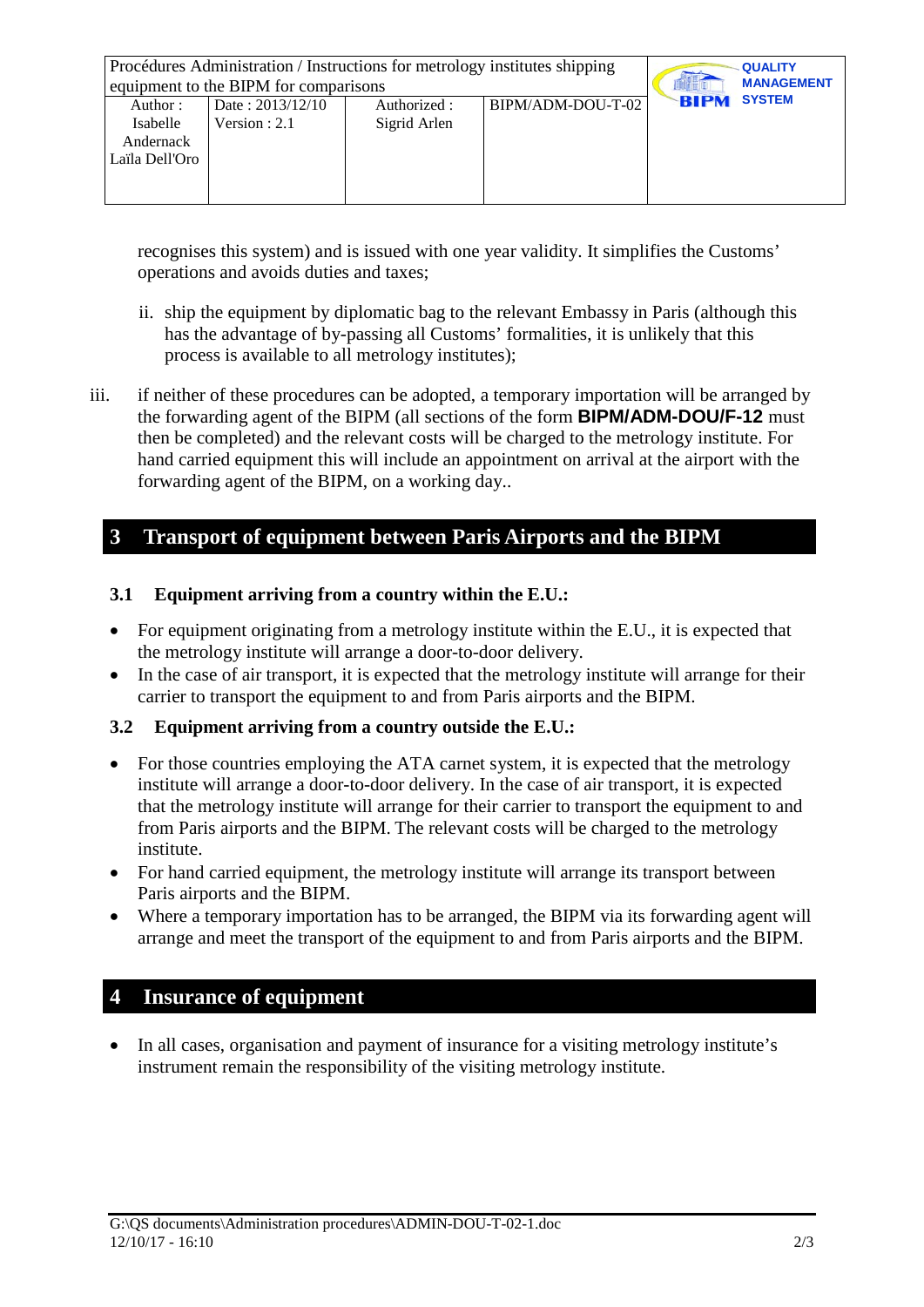| Procédures Administration / Instructions for metrology institutes shipping<br>equipment to the BIPM for comparisons | <b>QUALITY</b><br><b>MANAGEMENT</b> |              |                   |                              |
|---------------------------------------------------------------------------------------------------------------------|-------------------------------------|--------------|-------------------|------------------------------|
| Author:                                                                                                             | Date: $2013/12/10$                  | Authorized : | BIPM/ADM-DOU-T-02 | <b>SYSTEM</b><br><b>BIPM</b> |
| Isabelle                                                                                                            | Version : $2.1$                     | Sigrid Arlen |                   |                              |
| Andernack                                                                                                           |                                     |              |                   |                              |
| Laïla Dell'Oro                                                                                                      |                                     |              |                   |                              |
|                                                                                                                     |                                     |              |                   |                              |
|                                                                                                                     |                                     |              |                   |                              |

# **5 Return of equipment**

- It is the responsibility of the metrology institute to make prior arrangements for the return of their equipment after the comparison. The BIPM should be informed of these arrangements using form **BIPM/ADM-DOU/F-12.**
- No shipment back to the metrology institute will be arranged by the BIPM in the absence of this form duly completed and signed.
- Part "4. Instructions for return" of the form BIPM/ADM-DOU/F-12 is not applicable for BIPM equipment.

| <b>Version number</b> | Date of<br><b>Issue/Review</b> | <b>Author</b> | <b>Modifications / comments</b> |
|-----------------------|--------------------------------|---------------|---------------------------------|
| 2.1                   | 10-12-2013                     | LD            | Updated contact names           |
|                       |                                |               |                                 |
|                       |                                |               |                                 |
|                       |                                |               |                                 |
|                       |                                |               |                                 |